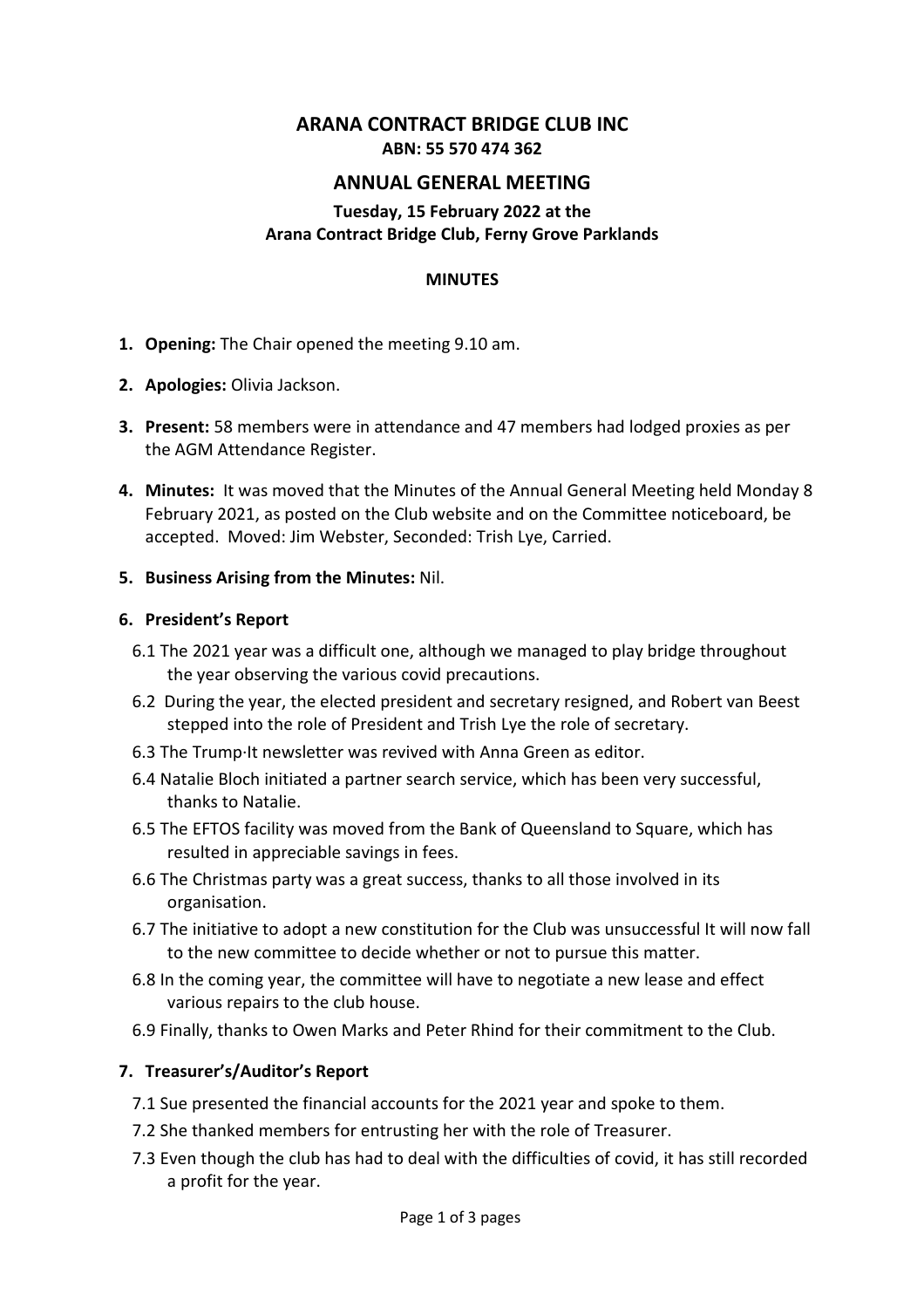- 7.4 Grants were received from the Lord Mayor and RACQ.
- 7.5 Larger one-off expenses were for personal score cards (which should be sufficient for a number of years), and the Christmas party (cost \$1154 off-set by a grant of \$225).
- 7.6 Sue asked for questions from the meeting, and questions were raised about insurance, minor works, QBA levies and prize vouchers.

### **8. Business Arising from Reports:** Nil.

|  | 9. Election of Office Bearers: Nominations closed at 6.00 pm on 25 Jan 2022 and were: |  |  |  |
|--|---------------------------------------------------------------------------------------|--|--|--|
|--|---------------------------------------------------------------------------------------|--|--|--|

| <b>Position</b>                      |                                | <b>Name</b>                                             | <b>Proposer</b>                                                  | Seconder                             | Result/elected                                                            |
|--------------------------------------|--------------------------------|---------------------------------------------------------|------------------------------------------------------------------|--------------------------------------|---------------------------------------------------------------------------|
| President                            | $\mathbf{1}$<br>2<br>3         | Natalie Bloch<br><b>Owen Marks</b><br>Robert Van Beest  | Lynley Mason<br><b>Maureen Pears</b><br>Joyce O'Brien            | Bronwyn Macleod<br>Nil<br>Les Frazer | Withdrawn<br>Nomination rejected<br>Elected                               |
| Vice<br>President                    | $\mathbf{1}$<br>$\overline{2}$ | Natalie Bloch<br><b>Bruce Hansen</b>                    | Bronwyn Macleod<br>Sue Norton                                    | Lynley Mason<br>Patricia Lye         | Elected                                                                   |
| Secretary                            | $\mathbf{1}$<br>2              | Natalie Bloch<br>Simon Wood                             | <b>Bronwyn Macleod</b><br>Robert Van Beest                       | Lynley Mason<br>Judith Cowie         | <b>Elected</b>                                                            |
| Treasurer                            | $\mathbf{1}$<br>2              | Natalie Bloch<br>Sue Norton                             | Bronwyn Macleod<br>Glenys Bobbermien                             | Lynley Mason<br>Patricia Lye         | Elected                                                                   |
| Other<br>Committee<br><b>Members</b> | 1<br>2<br>3<br>4               | Phil Chappel<br>Jim Webster<br>Anna Green<br>Pam Horton | Sue Norton<br>Phil Chappel<br>Floor nominated<br>Floor nominated | Rhonda Wieckhorst<br>Nil             | <b>Elected</b><br>Nomination rejected<br><b>Elected</b><br><b>Elected</b> |

# **10.Appointment of Authorised Person/Contacts**

IT WAS MOVED that the duly elected Treasurer Susan Norton, is hereby approved to be the Authorised person for the purposes of contact with the – ATO, ABR, ASIC, Department of Fair Trading, Work Cover and any other government departments, statutory bodies, Councils, Authorities, MYOB, Telstra, in respect of all business products, software and Business Accounts.

Moved: Trish Lye, Seconded: Simon Wood, Carried.

All previous contacts or associates are removed. The persons duly elected as President, Vice President and Secretary are hereby approved to be contacts for the abovementioned bodies.

### **11.Appointment of Auditor**

J P O'Connor Pty Ltd is available to act as the of the ACBC for 2022 and it is proposed that it be re-appointed. Moved: Susan Norton, Seconded: Trish Lye, Carried.